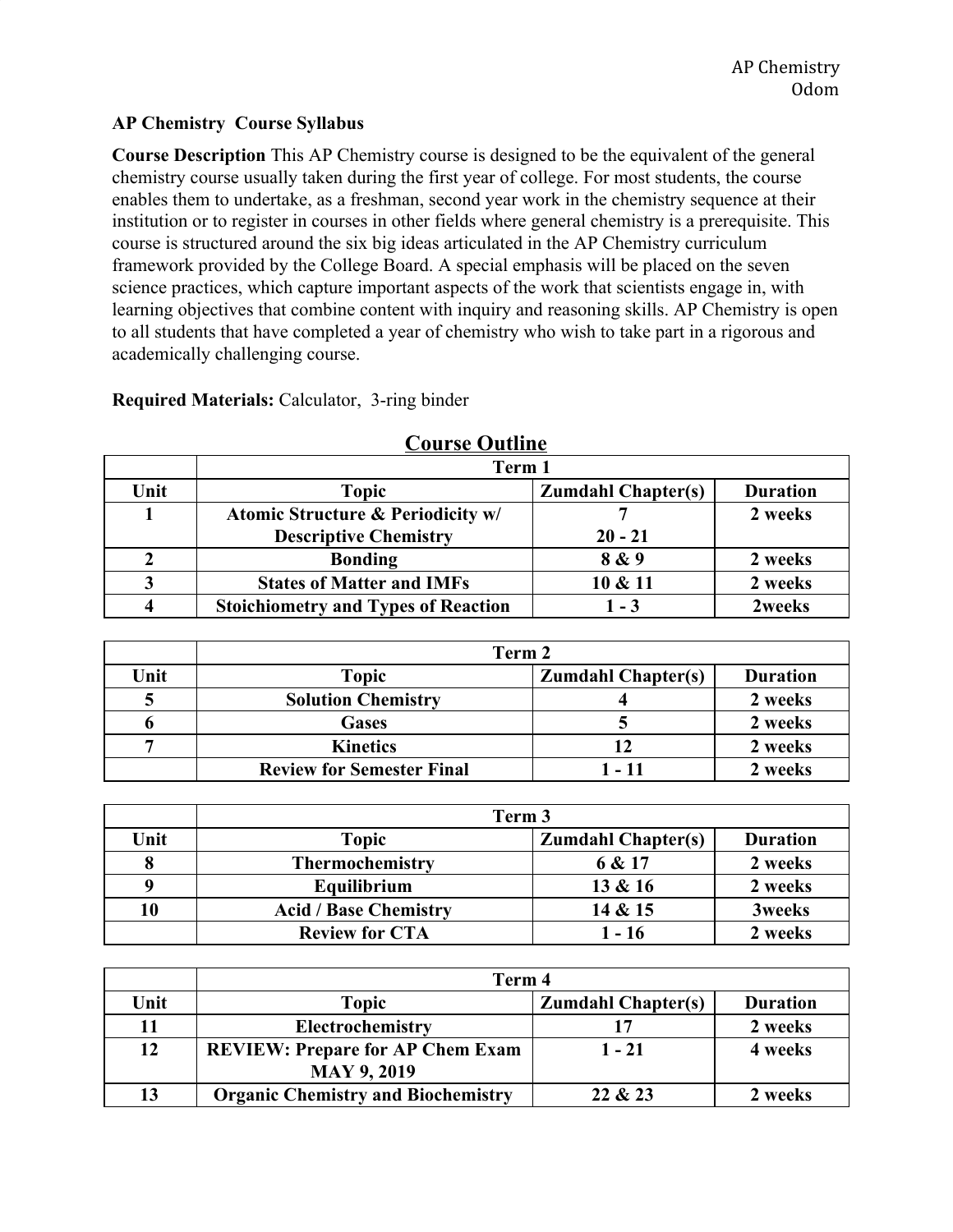# **There are 6 Big Ideas that will be the core focus of AP Chemistry.**

Big Idea 1: Structure of matter

Big Idea 2: Properties of matter-characteristics, states, and forces of attraction

Big Idea 3: Chemical reactions

Big Idea 4: Rates of chemical reactions

Big Idea 5: Thermodynamics

Big Idea 6: Equilibrium

# **Curricular Requirements**

**CR1** Students and teachers use a recently published (within the last 10 years) college-level chemistry textbook.

**CR2** The course is structured around the enduring understandings within the big ideas as described in the AP Chemistry Curriculum Framework.

**CR3a** The course provides students with opportunities outside the laboratory environment to meet the learning objectives within Big Idea 1: Structure of matter.

**CR3b** The course provides students with opportunities outside the laboratory environment to meet the learning objectives within Big Idea 2: Properties of matter-characteristics, states, and forces of attraction.

**CR3c** The course provides students with opportunities outside the laboratory environment to meet the learning objectives within Big Idea 3: Chemical reactions.

**CR3d** The course provides students with opportunities outside the laboratory environment to meet the learning objectives within Big Idea 4: Rates of chemical reactions.

**CR3e** The course provides students with opportunities outside the laboratory environment to meet the learning objectives within Big Idea 5: Thermodynamics.

**CR3f** The course provides students with opportunities outside the laboratory environment to meet the learning objectives within Big Idea 6: Equilibrium.

**CR4** The course provides students with the opportunity to connect their knowledge of chemistry and science to major societal or technological components (e.g., concerns, technological advances, innovations) to help them become scientifically literate citizens.

**CR5a** Students are provided the opportunity to engage in investigative laboratory work integrated throughout the course for a minimum of 25 percent of instructional time. **CR5b** Students are provided the opportunity to engage in a minimum of 16 hands-on laboratory experiments integrated throughout the course while using basic laboratory equipment to support the learning objectives listed within the AP Chemistry Curriculum Framework.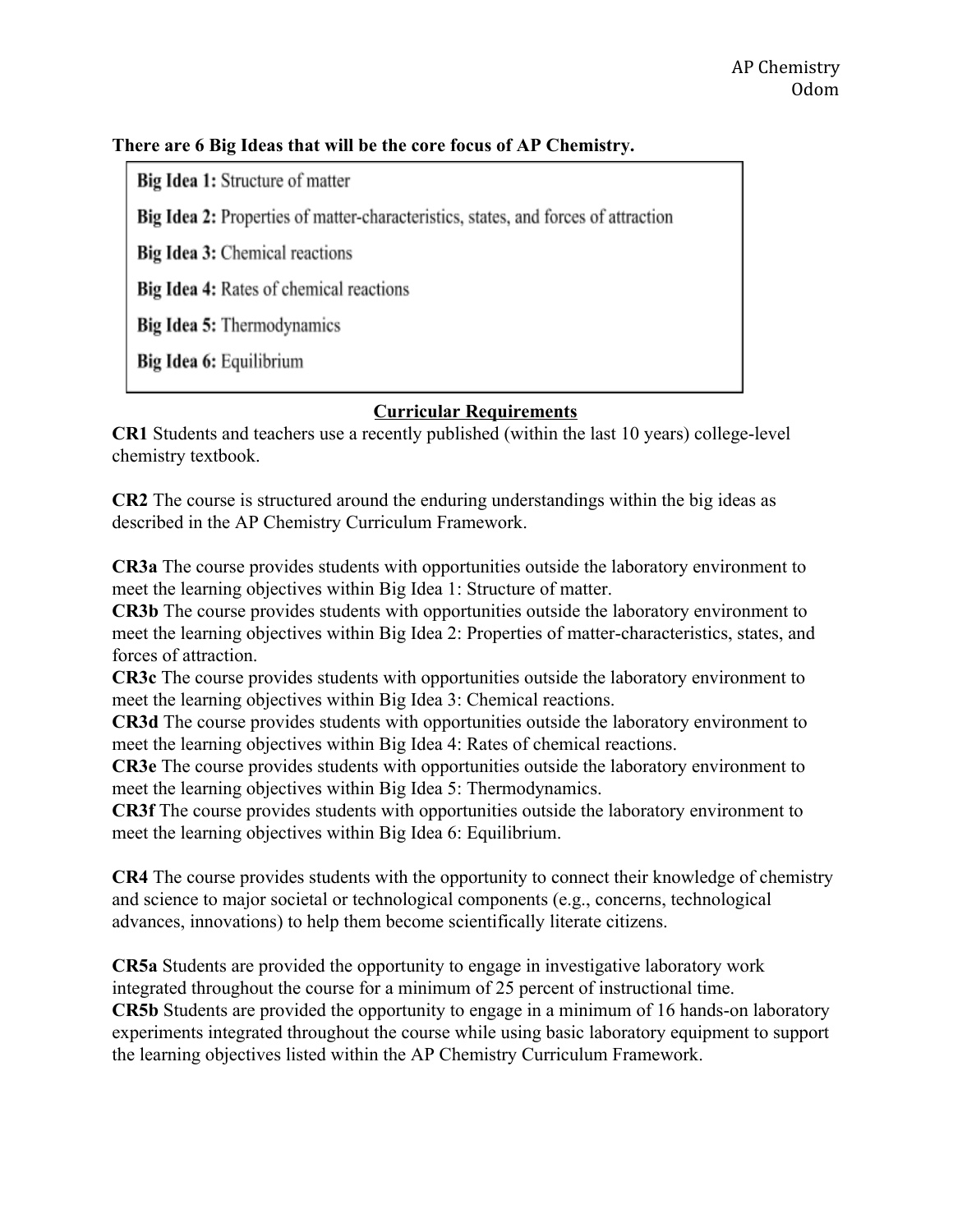**CR6** The laboratory investigations used throughout the course allow students to apply the seven science practices defined in the AP Chemistry Curriculum Framework. At minimum, six of the required 16 labs are conducted in a guided-inquiry format.

**CR7** The course provides opportunities for students to develop, record, and maintain evidence of their verbal, written, and graphic communication skills through laboratory reports, summaries of literature or scientific investigations, and oral, written, and graphic presentations.

| <b>Grading Scale</b>                                     |            |                   |                |  |
|----------------------------------------------------------|------------|-------------------|----------------|--|
| A=90-100 B=80-89 C=70-79 D=65-69 F=below 64 I=Incomplete |            |                   |                |  |
|                                                          | Tests: 55% | Daily grades: 35% | Term exam: 10% |  |

**Course Expectations:** You are expected to complete all class work and attend class regularly to be successful in this class. You are also expected to keep all class work throughout the term as your proof that the assignment was graded, checked and/or completed. You are expected to study and to review notes daily in preparation for unit tests. You are expected to ask questions about material/concepts you do not fully understand. You are expected to keep up with your chemistry formula sheet and to bring it and a calculator to class daily. Finally, you are expected to take ownership and responsibility for your own learning, your work, and your grades in this class.

**Days Available**: Any day before or after school upon request and subject to availability. Waiting until the last minute to get extra help does not constitute an emergency on my part, so understand that I may not be available to help you just because you waited until the day before the test to ask me about "everything" in that unit. If you want to come in for extra help, I expect that help to take priority over any extracurricular activities and to not have to wait around for you to arrive.

**Tests**: **Unit tests** are given after every major unit and **account for 55% of your term grade.** Unit test format will mimic the format for the AP test meaning both multiple choice and free response questions. Tests will last two days, with day 1 testing just multiple choice questions and day 2 testing just free response questions. Dates for tests will be posted on the board and entered into the google classroom calendar.

**Retesting:** In order to retest, you cannot have any zeroes on work related to the unit being tested. Any work missed due to absences for that unit should be made up prior to testing. Once your test is returned to you, you will be given time to complete test corrections to show me that you understand what you missed and that you know the correct response. This must be done in my classroom after school, however you are not restricted to "reteach/retest" days. You may make corrections any day of the week, granted that I am available. You must complete all parts of the correction process correctly in order to earn back points on your test.

**Daily/Class Work/Homework:** Classwork/homework is an integral part of this class and accounts for 35% of your term grade. **Assignments are posted on the board and to google classroom.** Homework will be assigned almost daily and will consist of textbook problems, worksheets and possibly online problems. Not all homework will be graded, but it will be reviewed as needed in class. Failure to do homework will result in you not being able to reteach/retest.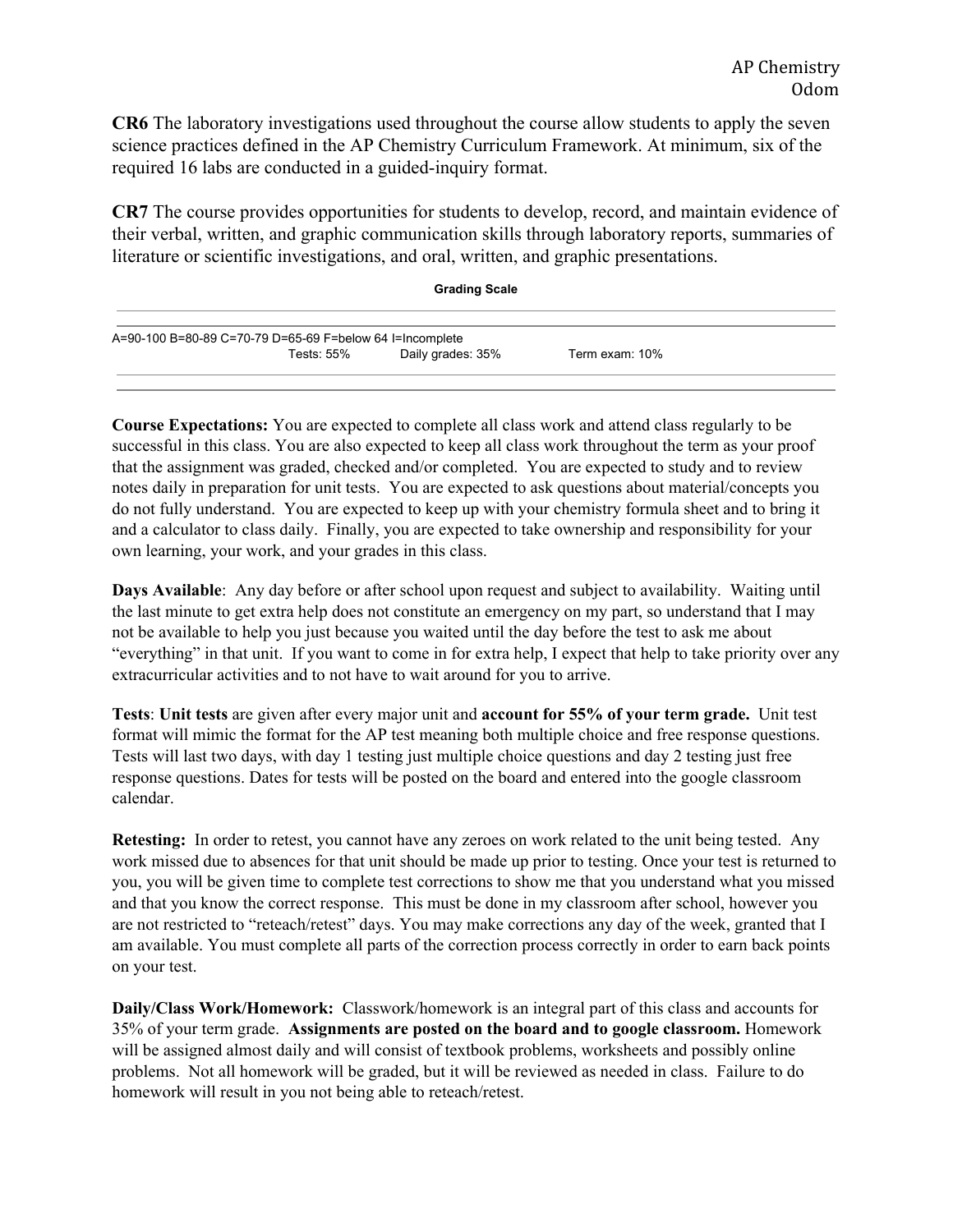**Late & Makeup Work:** Work is due when it is due and no late work will be accepted. Any work not turned in on time will not receive a grade unless cleared by me before the due date. All district policies regarding missing work due to absences will be followed. Work assigned before an absence should be turned in when you return to school if it was due on the day you were absent. If you have been informed of a test prior to being absent, you are expected to take the test upon your return to school. Make-up tests will be given after school and will be different from the original test. Any handouts given out while you are absent will be placed in the appropriate folder on the make up work board. You should first ask students at your table what work was done and then ask me if there are any other questions.

**Term Exam:** The term exam accounts for 10% of your term grade.

**Labs** The labs completed require following or developing processes and procedures, taking observations, and data manipulation. See lab list provided for lab details. Students communicate and collaborate in lab groups; however, each student writes a laboratory report in a lab notebook for every lab they perform. A minimum of 25% of student contact time will be spent doing hands-on laboratory activities. **[CR5a]**

# **AP Chemistry Lab List The following labs will be completed during the school year. Guided Inquiry Labs are indicated with an asterisk (\*).**

- **1. Physical Separations (distillation, recrystallization, chromatography)**
- **2. Gravimetric Analysis**
- **3. \* Spectrophotometric Analysis of Percent Copper in Brass (INV 2)**
- **4. Graphing Heating and Cooling Curves and Phase Diagrams**
- **5. Coffee Cup Calorimetry**
- **6. \* Hand Warmer Challenge (INV 12)**
- **7. Determination of Enthalpy of Reaction**
- **8. Activity Series of Halogens**
- **9. Quantitative Chromatography**
- **10. \* Determine Type of Bonding in Unknown Chemicals (INV 6)**
- **11. \* Spectrophotometric Determination of Rate Law (INV 11)**
- **12. Determination of Equilibrium Constant**
- **13. \* Qualitative Illustration of LeChatlier's Principle (INV 13)**
- **14. \* Determine amount of Acid in Beverages via Titration (INV 4)**
- **15. \* Do Household Products Buffer? (INV 15)**
- **16. Construction of a Voltaic Cell**
- **17. \* Beer's Law: Concentration of Dye in Sport's Drink (INV 1)**
- **18. Determining K<sup>a</sup> for a weak acid**

### **Textbooks and Lab Books (Provided to you)**

The College Board. AP Chemistry Guided Inquiry Experiments: Applying the Science Practices. 2013.

Zumdahl, Steven and Susan Zumdahl. Chemistry, Tenth Edition. Belmont CA: Cengage Learning, 2017. **[CR1]**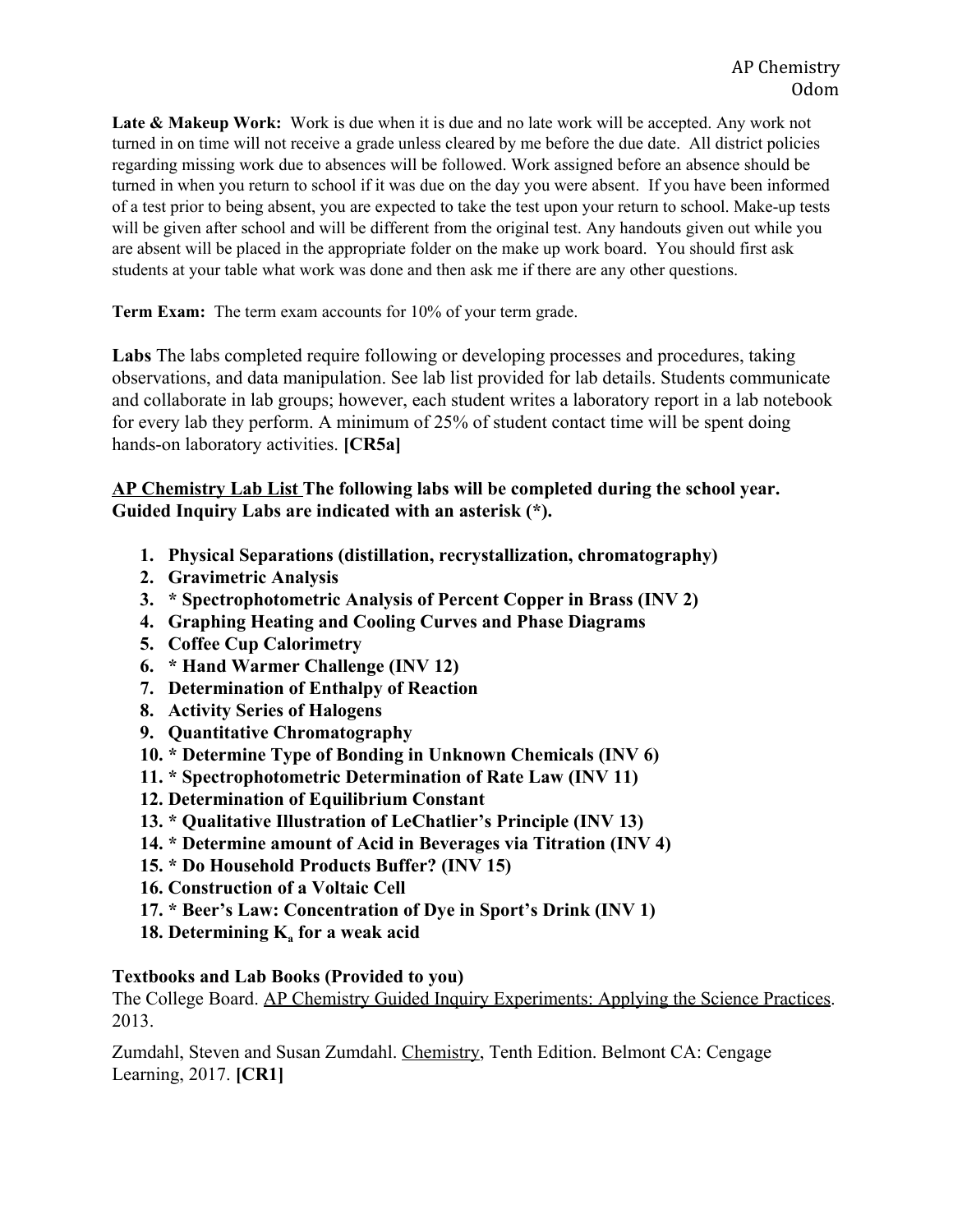### **Additional Information:**

#### **Contact information**: [Katherine.Odom@biloxischools.net](mailto:Katherine.odom@biloxischools.net)

It is easiest to contact me by email. So, if you have any questions or concerns, please send an email and I will get back with you as soon as possible.

Join my Google Classroom! I'll use this platform to accept all formal lab reports and post assignments for each unit throughout the year. There is a Google calendar to keep us all on the same page and a copy of this syllabus will be shared there for future access.

To get vocabulary practice, find me on Quizlet, katielynnodom, and join my AP Chemistry class.

# **The 10 Parts of a Laboratory Report [CR7]**

All labs are to be recorded in each student's Laboratory Notebook. One lab will be selected each term to be formally typed and submitted. Students must follow this format and label all sections very clearly. AP Chemistry lab reports are much longer and more in depth than the ones completed in the first year chemistry course. Therefore, it is important that students don't procrastinate when doing pre-lab and post-lab work. Late labs will not be accepted. Labs not completed in class must be done after school or on Saturdays by appointment.

**Pre-Lab Work:** Pre-lab work is to be completed and turned in on the day the lab is performed.

- 1. **Title** The title should be descriptive. For example, "pH Titration Lab" is a descriptive title and "Experiment 5" is not a descriptive title.
- 2. **Date** This is the date the student performed the experiment.
- 3. **Purpose** A purpose is a statement summarizing the "point" of the lab.
- 4. **Procedure Outline** Students need to write an outline of the procedure. They should use bulleted statements or outline format to make it easy to read. If a student is doing a guided inquiry lab, they may be required to write a full procedure that they develop.
- 5. **Pre-Lab Questions** Students will be given some questions to answer before the lab is done. They will need to either rewrite the question or incorporate the question in the answer. The idea here is that when someone (like a college professor) looks at a student's lab notebook, they should be able to tell what the question was by merely looking at their lab report. It is important to produce a good record of lab work.
- 6. **Data Tables** Students will need to create any data tables or charts necessary for data collection in the lab.